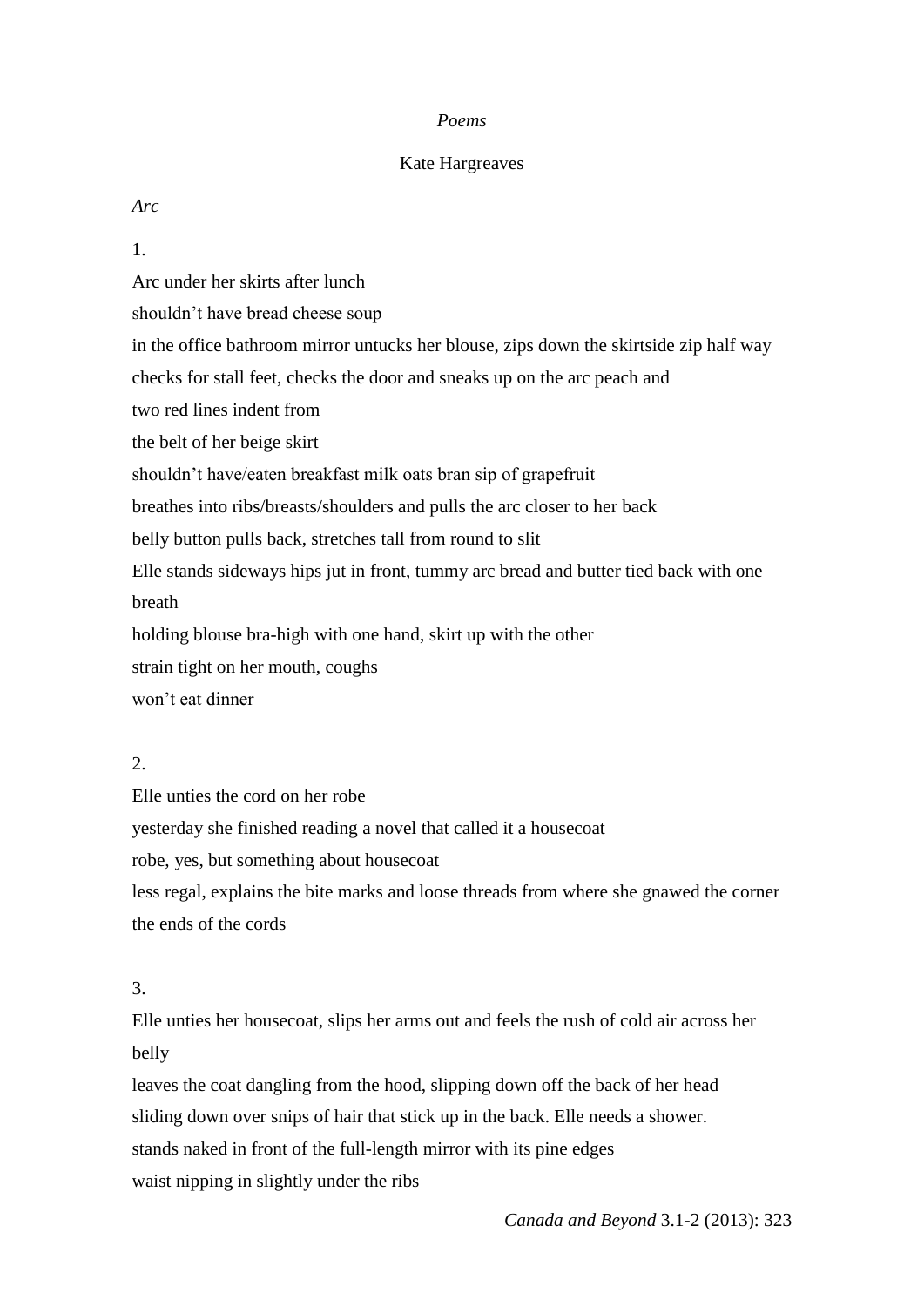## Kate Hargreaves

small arc, belly button round presses heels of both hands down under rib lines and slides them over the round bit forcing the flesh inner and tauter and downer a rumble inside a slosh lets go and again the arc sideways won't concave in down through profile: firm shoulder, small slope of breast hip hip and in the middle the blocking arc Elle presses again squeezing air up or down just out out but the arc rounds

4. Elle naked like the past tense was naked not is Elle was naked Who naked Elle? Elle nakes Elles nake Elle naking

# 5.

damp in the bedroom Elle slips the warm towel off her head black hair fuzzy and knotty pulls up brown silk pajama bottoms legs sticking in small dark patches shirtless in the mirror clasps both hands over tummy button scowls and presses the arc rumbles sloshes with coffee Elle picks up her houserobe wraps up sharp chest bones and soft tummy wet hair under a terrycloth hood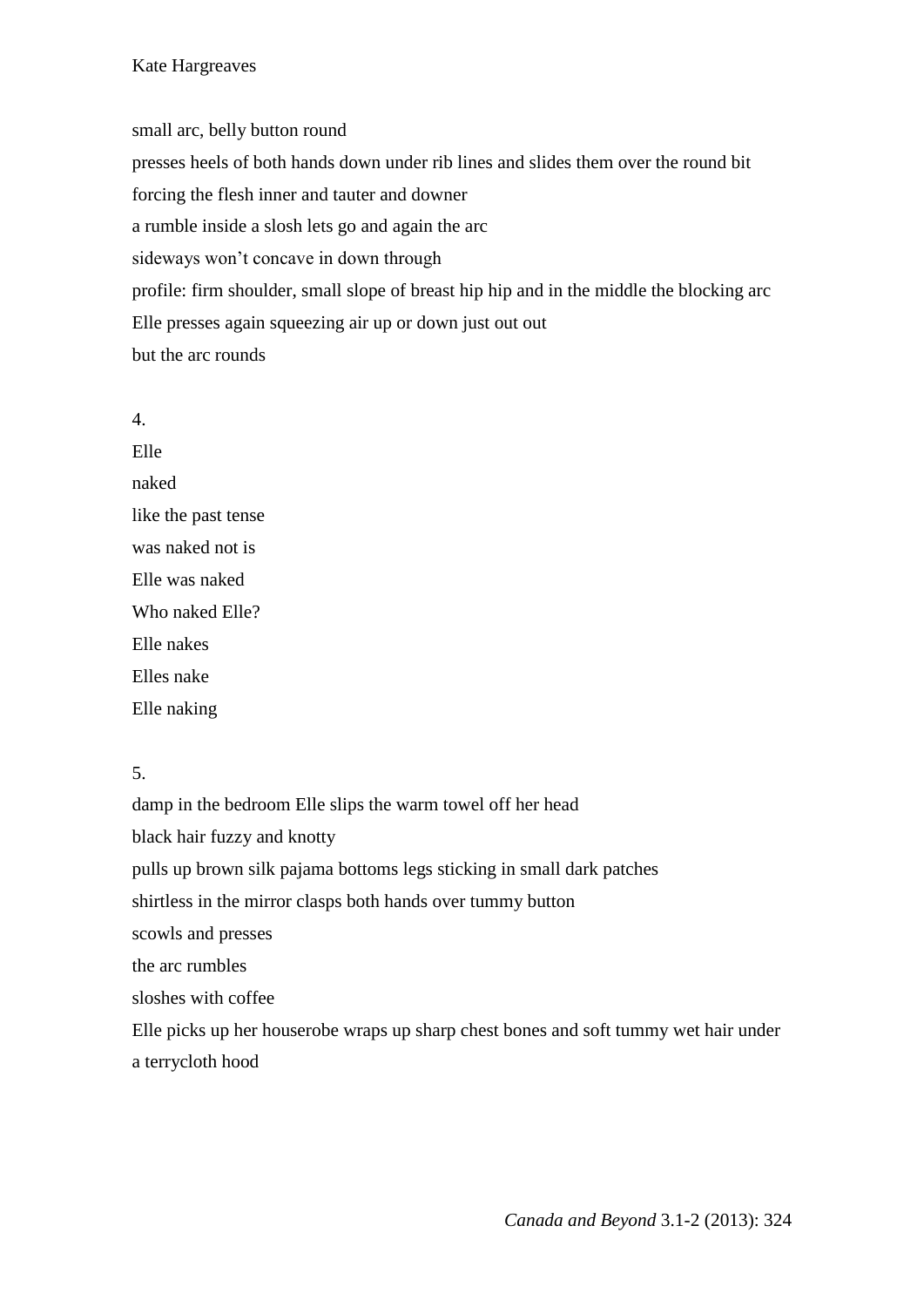### *Skim*

She skims.

She skims the floating fat off his mother's minestrone soup. She saves it in a Ziploc bag in the freezer. She skims flat rocks across the sodden backyard. They skip once and sink into the mud. She skims the grass seed out of the water with a pool net. She skims her milk. Sometimes she one percents. She skims a little bit off the top at the office. She scams. She scans the ceiling for hidden cameras. She skins her elbow on the brick wall. She picks off the scab and tucks it into her purse. She purses her lips. She paints them pink. She sinks. She misses. She sinks her face into her towel. She collects stray hairs from the bathroom sink. She scrimps by the skin of her teeth. She teethes. She sinks her teeth into a stale bread roll. She stinks of garlic and sweat. She stings. She scrapes the stinger from her foot. She limps over to the sink. She steeps a pot of tea. She scans the bottom shelf of the fridge: out of skim.